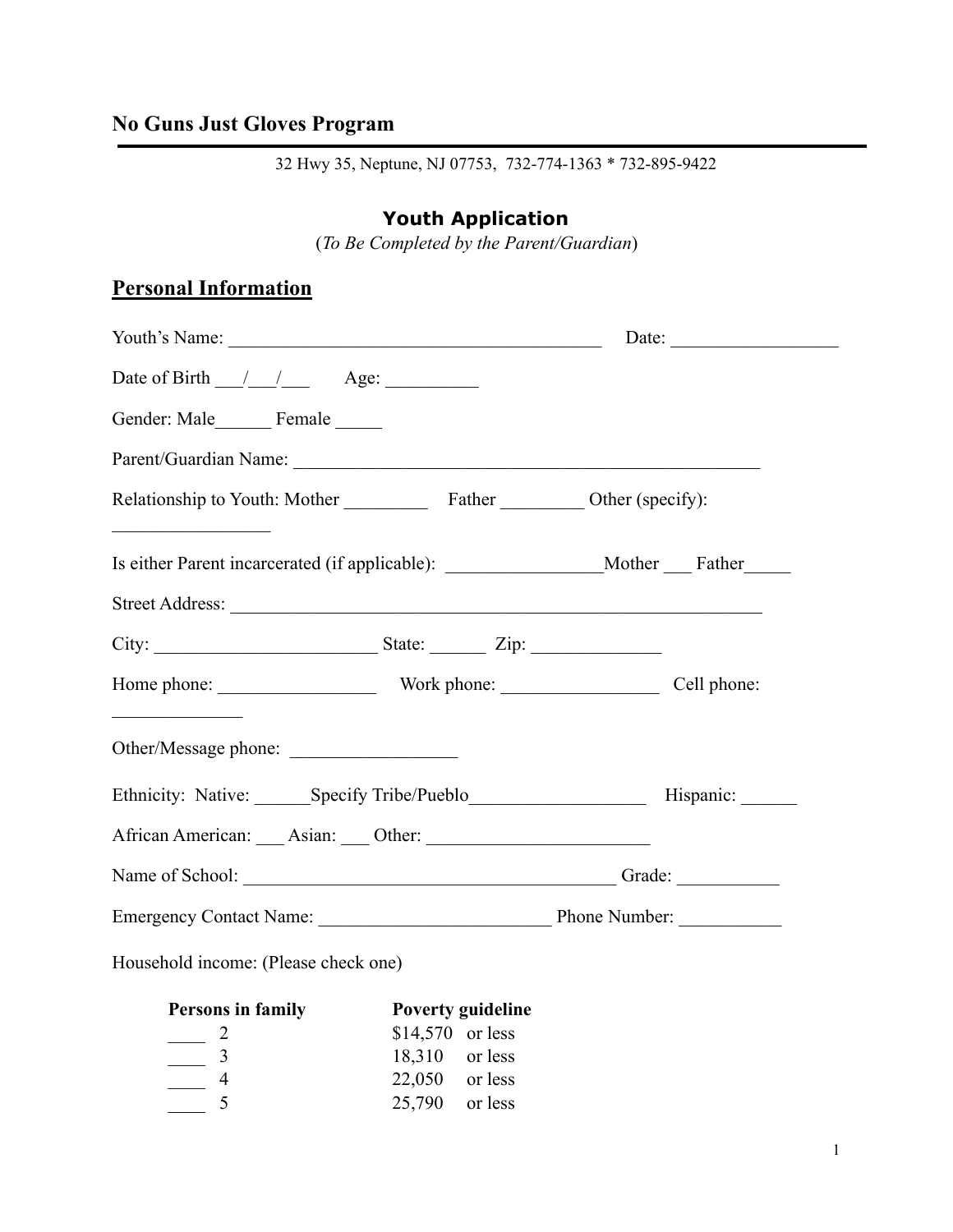| $29,530$ or less |  |
|------------------|--|
| 33,270 or less   |  |
| $37,010$ or less |  |

#### **Please list all members of your household:**

| Name | Sex | Age | Relationship to Applicant |
|------|-----|-----|---------------------------|
|      |     |     |                           |
|      |     |     |                           |
|      |     |     |                           |
|      |     |     |                           |
|      |     |     |                           |
|      |     |     |                           |

### **Application Questions**

Please answer ALL of the following questions as completely as possible. If more space is needed, use an extra sheet of paper or write on the back of this page.

- 1. Why do you/your child want to participate in our No Guns Just Gloves Program?
- 2. Briefly describe your expectations for this Program:
- 3. Is your child available to meet with Coaches at least two days a week and be accountable to and have regular contact the length of the sponsorship? Please explain any particular scheduling issues.
- 4. Describe your child's school performance including grades, homework, attendance, behaviors, etc.:
- 5. Does your child have friends? Please describe his/her friendships.
- 6. Is your child currently having any problems either at home or school?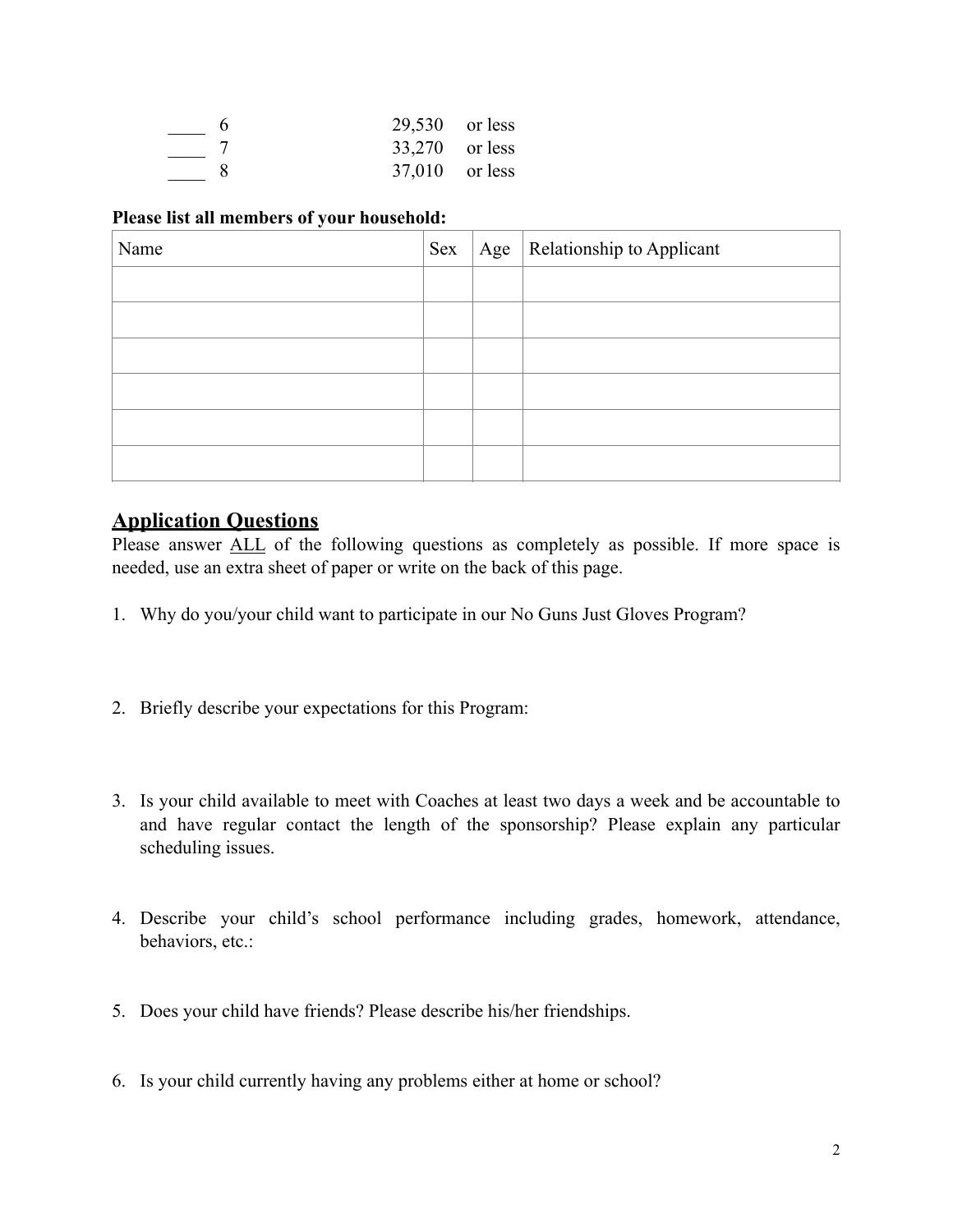- 7. Has your child experienced any traumatic events (i.e., death in the family or of a friend, abuse, divorce)? If yes, please provide details.
- 8. Can you provide any additional background information that may be helpful to our coaches?

9. Would you allow us to share this information with her/his Mentor? **Medical History** 

| Name of Primary Care Physician: | Phone No.: |
|---------------------------------|------------|
|---------------------------------|------------|

| Medical Insurance Provider: |  |  |
|-----------------------------|--|--|
|-----------------------------|--|--|

Policy Number: The Phone No.:

Does your son/daughter have any physical problems or limitations?

Is your son/daughter currently receiving treatment for any medical issues?

Is he/she currently on any type of medication? Is so, please specify.

Does your son/daughter have any known allergies or adverse reactions to medications? If yes, please describe them below:

Does your son/daughter have any emotional issues or problems right now?

Is your son or daughter currently seeing a counselor or therapist?

Therapist's Name:

#### **PLEASE READ THIS CAREFULLY BEFORE SIGNING:** *(Continued on next page)*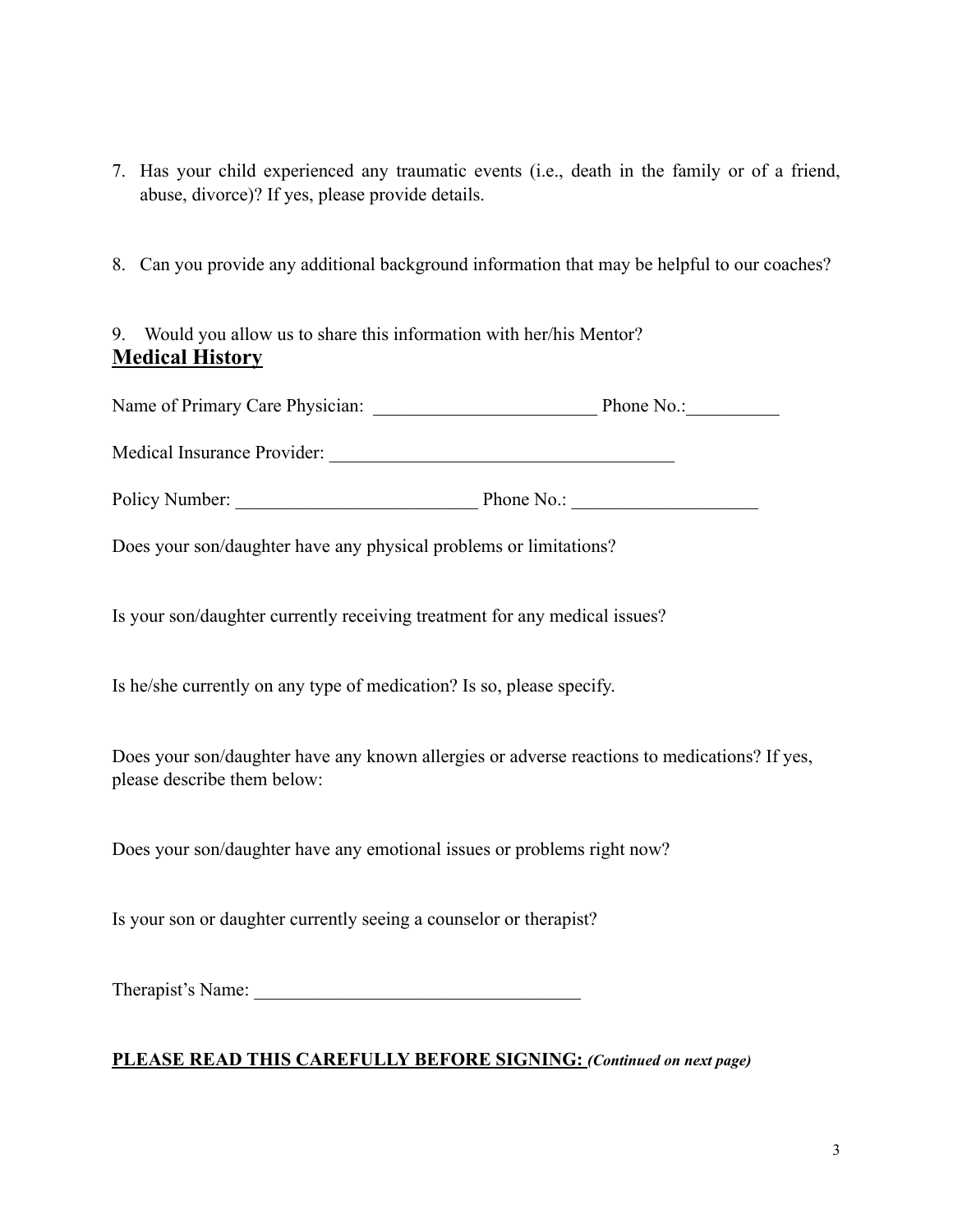No Guns Just Gloves Program appreciates you and your child's interest in his/her becoming a part of the No Guns Just Gloves program. This application is intended as a means of informing and gaining the consent of the parent/guardian to allow their son/daughter to participate in the Program.

After receiving this completed application from you, we will evaluate the information and contact you letting you know if your child has been accepted into the program and has a sponsor. Much of the information you supply in this application packet will be used to match your child with an appropriate coach and sponsor. Therefore, the program staff may, at times, need to access and share this information with prospective sponsors and other parties when it is in the best interest of the match. However, we do not reveal names until there is an initial interest from the youth, parent/guardian, coach and sponsor based first upon anonymous information provided about each other.

#### **Please initial each of the following:**

I give my informed consent and permission for my child to participate in the No Guns Just Gloves Program and its related activities.

I agree to have my child follow all program guidelines and understand that any violation on my child's part may result in suspension and/or termination from the program.

I release the NO Guns Just Gloves Program/ Southpaw Gym, its owners, coaches, instructors trainers, employees representatives and agents/ the USA Amateur Boxing Association of NJ & Colorado of all liability of injury, death, or other damages to me, my child, family, estate, heirs, or assigns that may result from his/her participation in the program, including but not limited to training, sparring, bouts and/or transportation, and hold harmless any No Guns Just Gloves – Southpaw Gym, its owners, coaches, instructors trainers, employees representatives and agents/ the USA Amateur Boxing Association of NJ & Colorado, program staff, or other representatives, both collectively and individually, of any injury, physical or emotional, other than where gross negligence has been determined.

\_\_\_\_\_\_\_ (*Optional)* I agree to allow NO Guns Just Gloves (Southpaw Gym) to use any photographic or video image of my child taken while participating in the Program. These images may be used in promotions or other related marketing materials.

I understand I must return all of the following *completed* items along with this application, and that any incomplete information will result in the delay of my application being processed:

- Contact and Information Release Form
- Interest Survey Form
- Request for School Records
- Consent for Evaluation Activities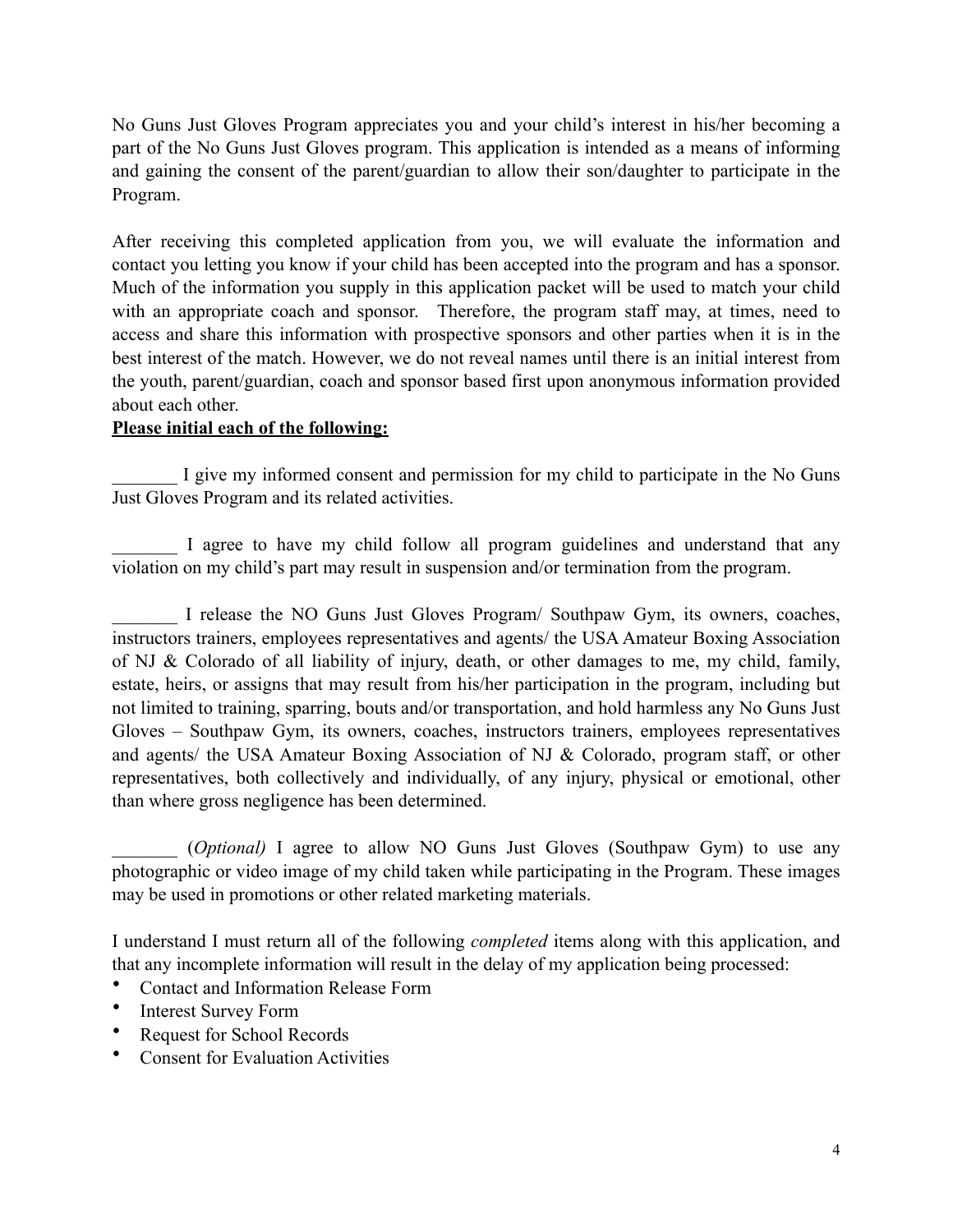By signing below, I attest to the truthfulness of all information listed on this application and agree to all the above terms and conditions.

 $\mathcal{L}_\text{max}$  , and the contribution of the contribution of the contribution of the contribution of the contribution of the contribution of the contribution of the contribution of the contribution of the contribution of t

 $\mathcal{L}_\text{max}$  , and the contribution of the contribution of the contribution of the contribution of the contribution of the contribution of the contribution of the contribution of the contribution of the contribution of t

Parent/Guardian Signature Date

Youth Signature Date

Please return or mail this application and the items listed above to: **NO Guns Just Gloves**  *Ringside Rescue Advocates for At Risk Youth Southpaw Gym 32 Hwy 35, Neptune, NJ 07753 732-774-1363 or 732-895-9422* 

**No Guns Just GloveS Program** 

32 Hwy 35, Neptune, NJ 07753, 732-774-1363 \* 732-895-9422

### **Youth Interest Survey**

(To Be Completed by Youth)

Please complete all the following. This survey will help NO Guns Just Gloves Program know more about you and your interests and help us find a good match for you.

What are the most convenient times for you to meet with your coaches/sponsors? Please check all that apply:

| Weekdays:  | Weekends:     |           |  |
|------------|---------------|-----------|--|
| Lunchtime: | After School: | Evenings: |  |

Other:

Do you speak any languages other than English? If so, which languages?

What are some favorite things you like to do?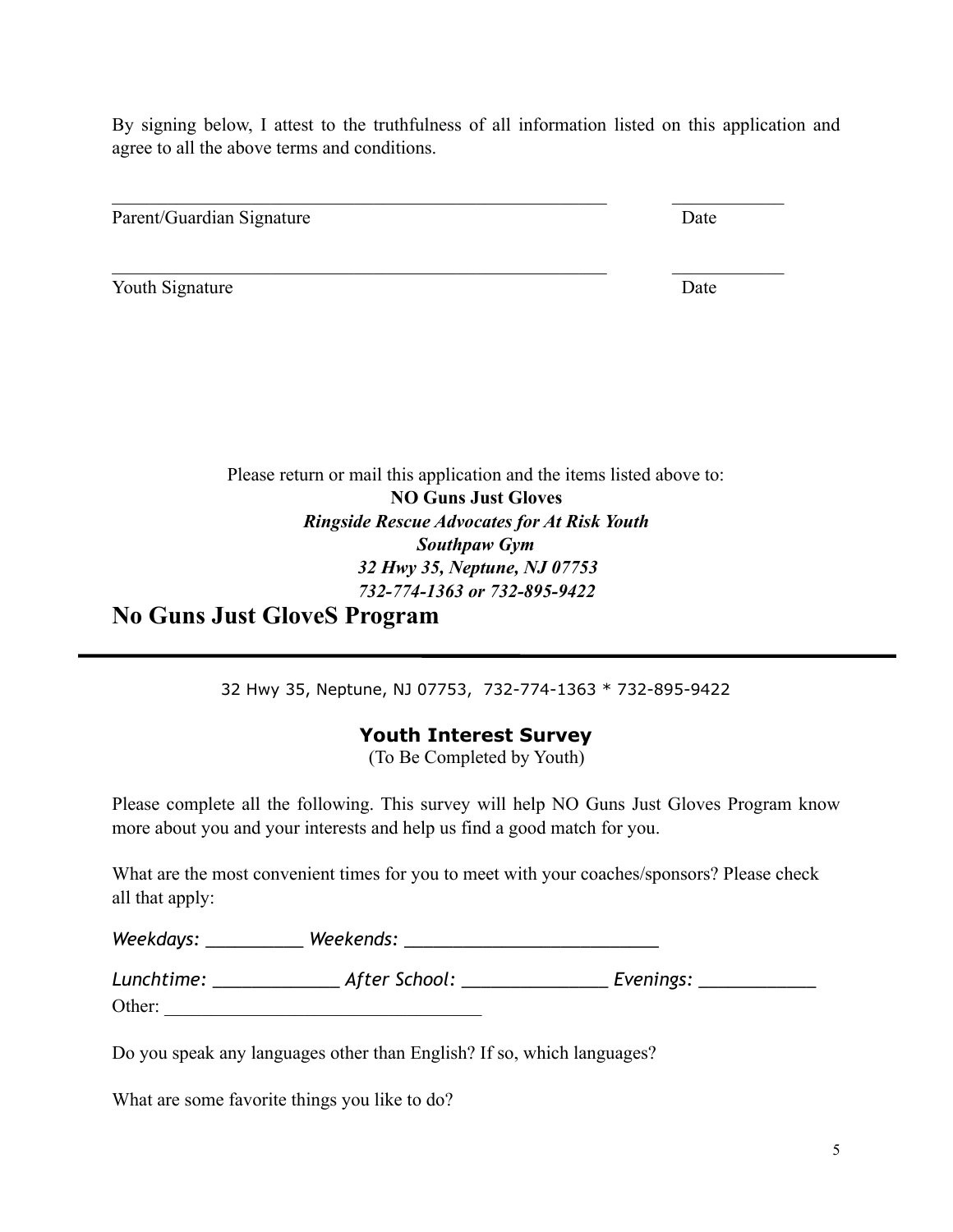What are your favorite subjects in school? If you could learn about a job/career, what would it be? What are your favorite subjects to read about? What is one goal you have set for the future? If you could learn something new, what would it be? What person do you most admire and why? Describe your ideal Saturday. Please tell us what sports, activities or things you are interested in:

List any other areas of special interest:

# **No Guns Just Gloves Program**

32 Hwy 35, Neptune, NJ 07753, 732-774-1363 \* 732-895-9422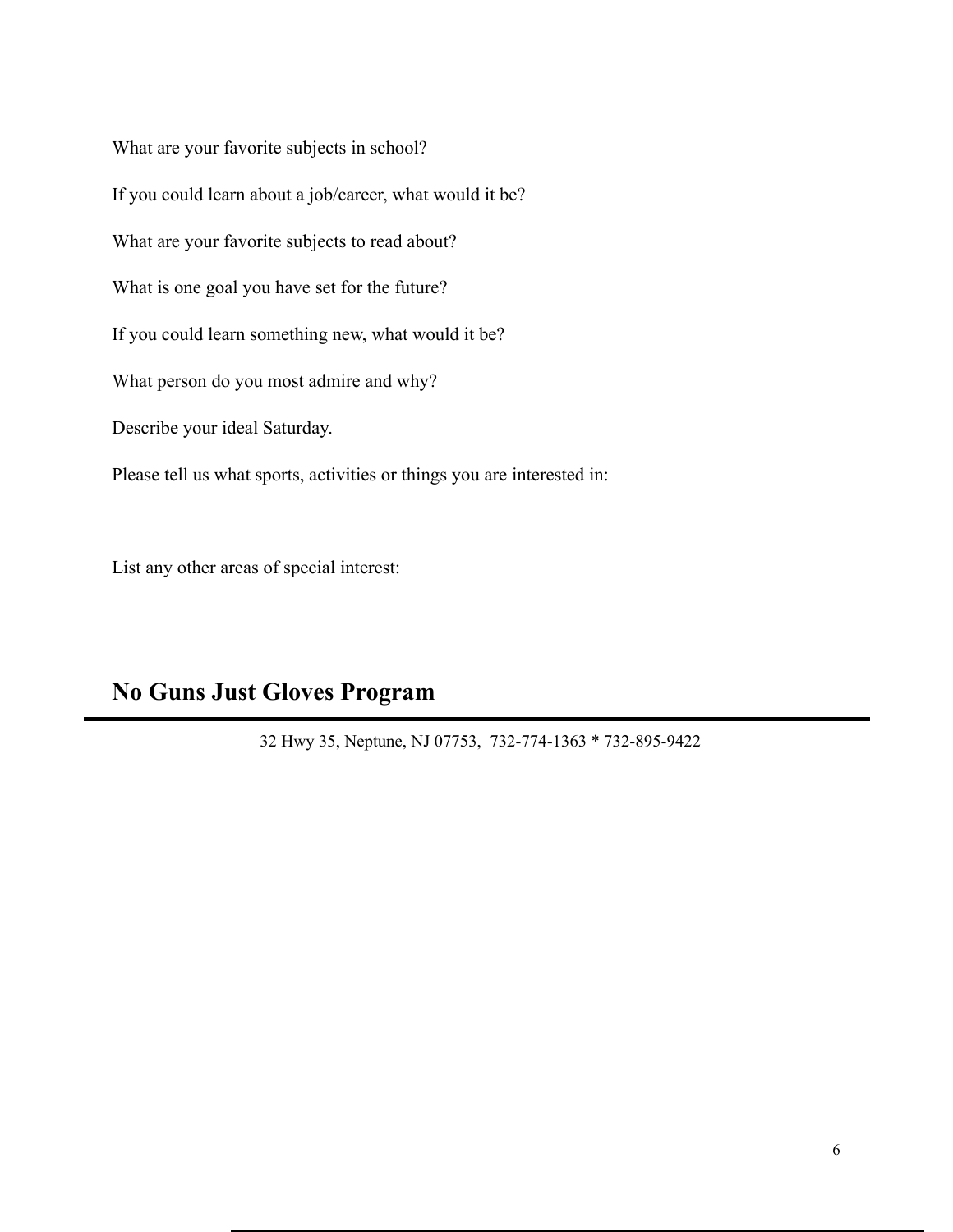# **No Guns Just Gloves Program Photo Release Form**

| (parent and/or Guardian name) hereby                                                                                                                                                                                           |
|--------------------------------------------------------------------------------------------------------------------------------------------------------------------------------------------------------------------------------|
| authorize the No Guns Just Program and Ringside Rescue/Southpaw Gym to use,                                                                                                                                                    |
| reproduce, and /or <b>Contact and Information Release</b> aphs that may                                                                                                                                                        |
| pertain to me or my child <i>Be Completed by the Parent/Guardian</i> ) (child's name). I                                                                                                                                       |
| understand that this material may be used in various publications for the program                                                                                                                                              |
| (ex. Publicity, brochures, illustration, advertising, Web site, You Tube, Face Book,                                                                                                                                           |
| Youth's Name:                                                                                                                                                                                                                  |
| This authorization is continuous and may only be withdrawn at my written or                                                                                                                                                    |
| School;<br>verbal <del>request. I have read and understand the above:</del>                                                                                                                                                    |
| I hereby grant permission for No Guns Just Gloves Program to make contact with my child                                                                                                                                        |
|                                                                                                                                                                                                                                |
| and condupt a personal interview for the purposes of applying to be a Youth Participant.<br>No Guns Just Gloves may also make contact with my child on school premises for the                                                 |
| purposes of screening and interviewing as well as ongoing support of his/her participation                                                                                                                                     |
| in the program,<br>Parent(s) Name Printed<br><b>Youth/Minor Name Printed</b>                                                                                                                                                   |
| I authorize No Guns Just Gloves to obtain any needed information regarding my child                                                                                                                                            |
| from his/her school's staff, including academic and behavioral records and conversations                                                                                                                                       |
|                                                                                                                                                                                                                                |
| with teachers, counselors, and other administrative staff.<br>Date                                                                                                                                                             |
| Further, I understand that basic information about my child will be anonymously (without                                                                                                                                       |
| matter) shared with a prospective sponsor to aid in determining a suitable match. Once a                                                                                                                                       |
| sponsor match is determined, mine and my child's identity and other relevant information                                                                                                                                       |
| will be shared with the sponsor to the extent it aids in facilitating a successful match.                                                                                                                                      |
| State/Zip:<br>Phone Number:<br>$(Home)$ $($                                                                                                                                                                                    |
|                                                                                                                                                                                                                                |
| Parent/Guardian Signature<br><b>Date</b>                                                                                                                                                                                       |
|                                                                                                                                                                                                                                |
| <b>Margarozation</b> i NameNO Guns Just Gloves - Ringside Rescue Advocates for At Risk Youth                                                                                                                                   |
| Address and the contract of the contract of the contract of the contract of the contract of the contract of the contract of the contract of the contract of the contract of the contract of the contract of the contract of th |
| <u> 1990 - Johann John Stoff, deutscher Stoff, der Stoff, der Stoff, der Stoff, der Stoff, der Stoff, der Stoff, d</u>                                                                                                         |
|                                                                                                                                                                                                                                |
|                                                                                                                                                                                                                                |
| Home please return to: By Mail - Ringside Rescue - 94 s. Main Street, Ste 2, Ocean Grove, NJ 07756<br>Cell Phone: In Person: Southpaw Gym - c/o Ringside Rescue, 32 Hwy 35, Neptune, NJ 07753                                  |
| Work Phone:                                                                                                                                                                                                                    |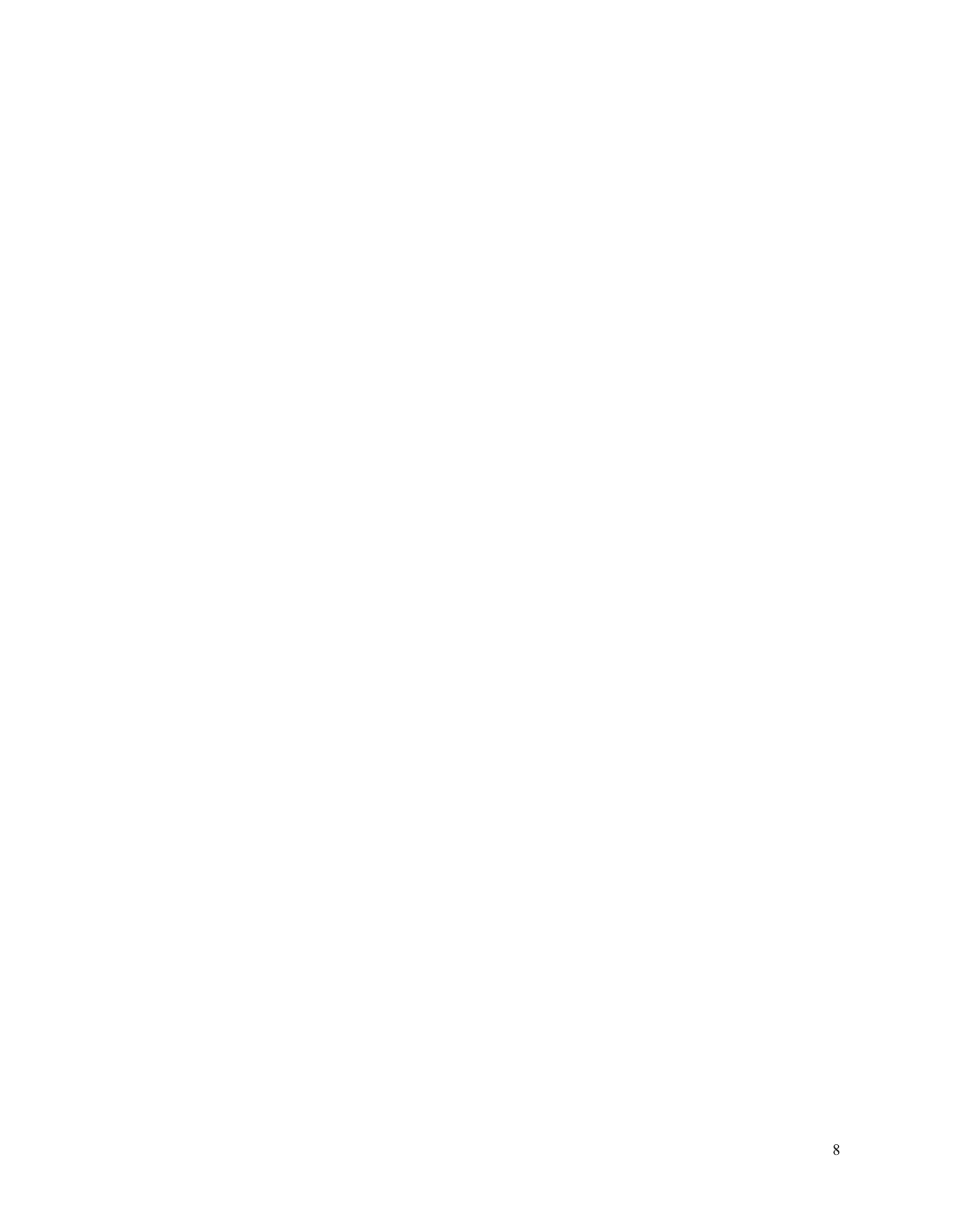# **Youth Contract**

| Name: | Date: |
|-------|-------|
|       |       |

By choosing to participate in the No Guns Just Gloves Youth Mentoring Program, I agree to:

- Follow all rules and guidelines as outlined by the program manager, mentee training, program policies, and this contract
- Have a positive attitude and be respectful of my coaches/sponsors and all staff
- Make a one-year commitment to being matched with my sponsor(s)
- Meet at least eight hours per month/2 days per week with my coaches
- Make at least weekly contact with my coaches
- Obtain parent/guardian permission for all meeting times at least three days in advance, if possible
- Be on time for training or call my coaches at least 24 hours beforehand if I am unable to make training
- Discuss monthly meeting times and activities with the program manager, and regularly and openly communicate with the program manager as requested
- Inform the program manager of any difficulties or areas of concern that may arise
- Notify the program manager if I have any changes in address or phone number
- Agree to participate in a least 3 community service projects per year

 $\mathcal{L}_\text{max} = \frac{1}{2} \sum_{i=1}^n \mathcal{L}_\text{max}(\mathbf{z}_i - \mathbf{z}_i)$ 

I agree to follow all the above stipulations of this program as well as any other conditions as instructed by the program manager at this time or in the future.

(Signature) (Date)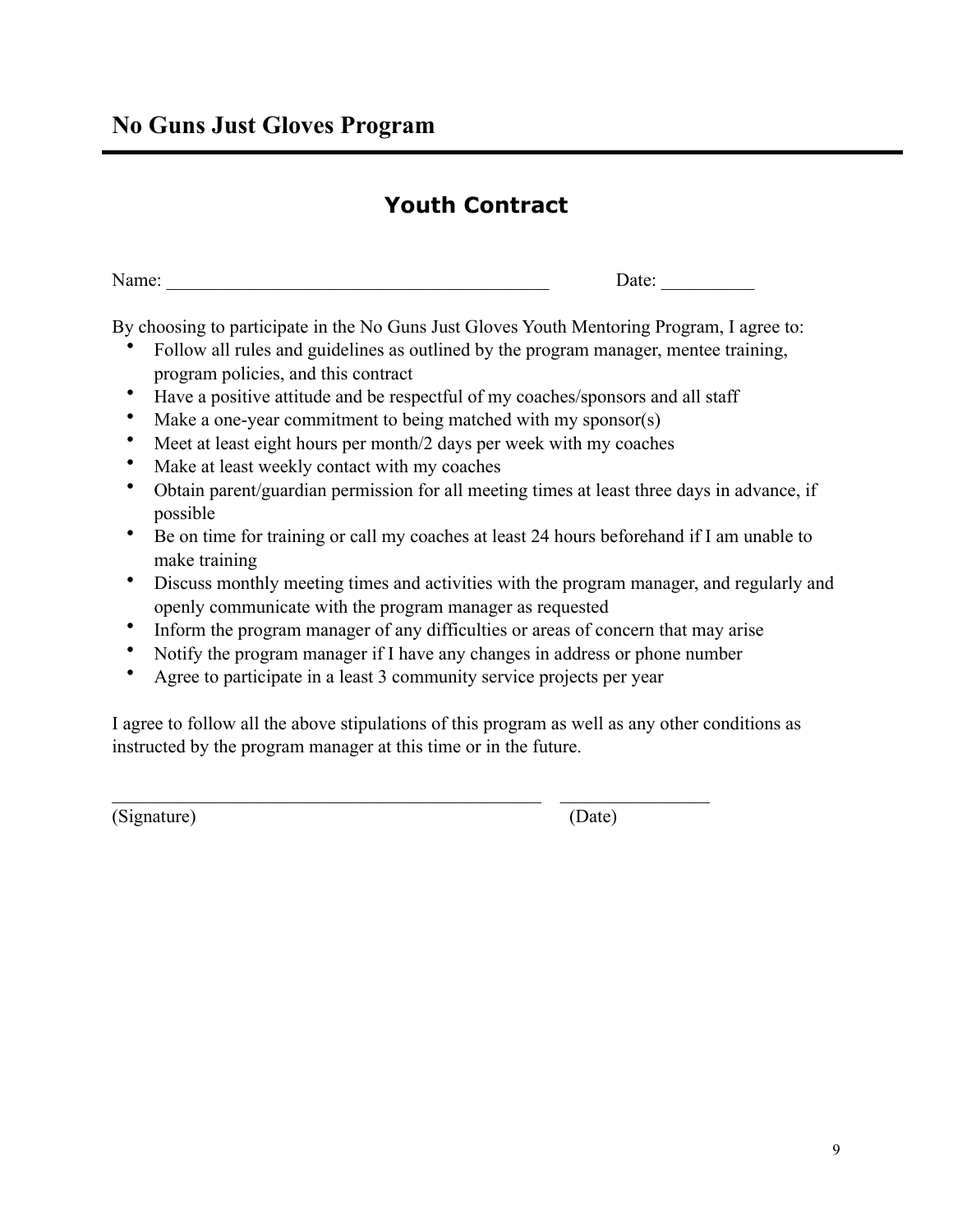### (To Be Completed By Staff) Applicant Name:\_\_\_\_\_\_\_\_\_\_\_\_\_\_\_\_\_\_\_\_\_\_\_\_\_\_\_\_\_\_\_\_\_\_ Date:\_\_\_\_\_\_\_\_\_\_\_\_\_\_\_\_\_\_\_\_\_\_ Interviewed by:

**Mentee Interview** 

I need to ask a number of questions about you that will help us making this program a safe and positive experience for you. Some of the questions are personal and I want you to know that what you tell me will be confidential, meaning I won't tell your parents unless you give me permission. However, I am required to report anything that indicates you have done or may do harm to yourself or others. And some information, such as what you would like to do with a mentor or things you are interested in may be shared with a prospective mentor. Do you understand?

- 1. Why do you think you'd like to be in this program?
- 2. Can you tell me what a sponsor is?
- 3. Will you be able to fulfill the commitments of the program eight hours per month/2 training days a week & with weekly contact for one year?
- 4. One of the program requirements is to communication with program staff once a month about program, progress and training, concerns, regarding your coaches. Are you okay doing that?
- 5. What types of activities/community projects would you like to do?
- 6. What hobbies or interests do you have?
- 7. How would you describe yourself?
- 8. How do you think friends and family members would describe you?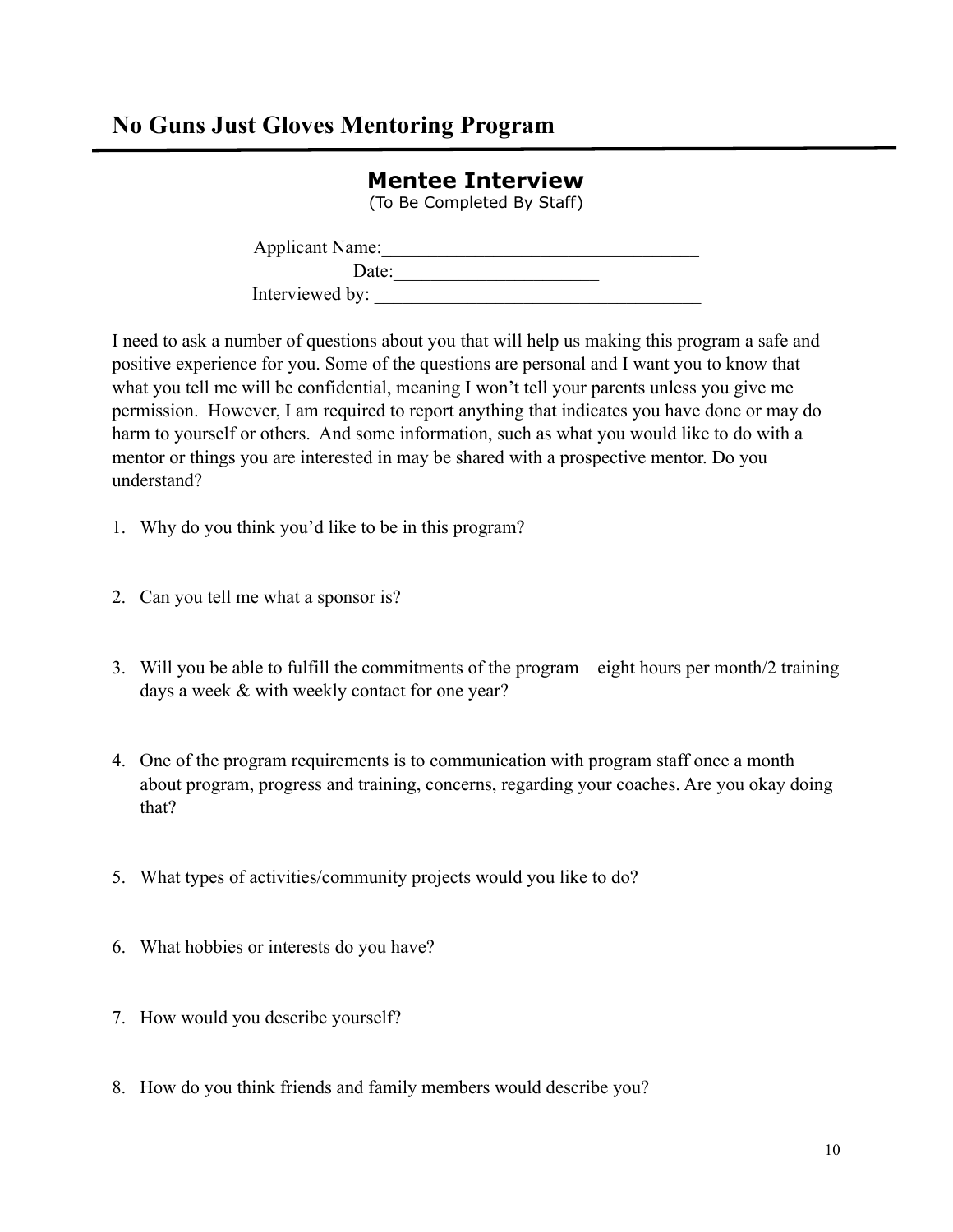- 9. How do you like school?
- 10. How well do you do in school?
- 11. Tell me about your friends.
- 12. Have you ever been arrested? If so, when and for what?
- 13. Do you currently use any alcohol, drugs or tobacco?
- 14. Do you have any questions about the program I can answer for you?

#### **Interviewer Comments:**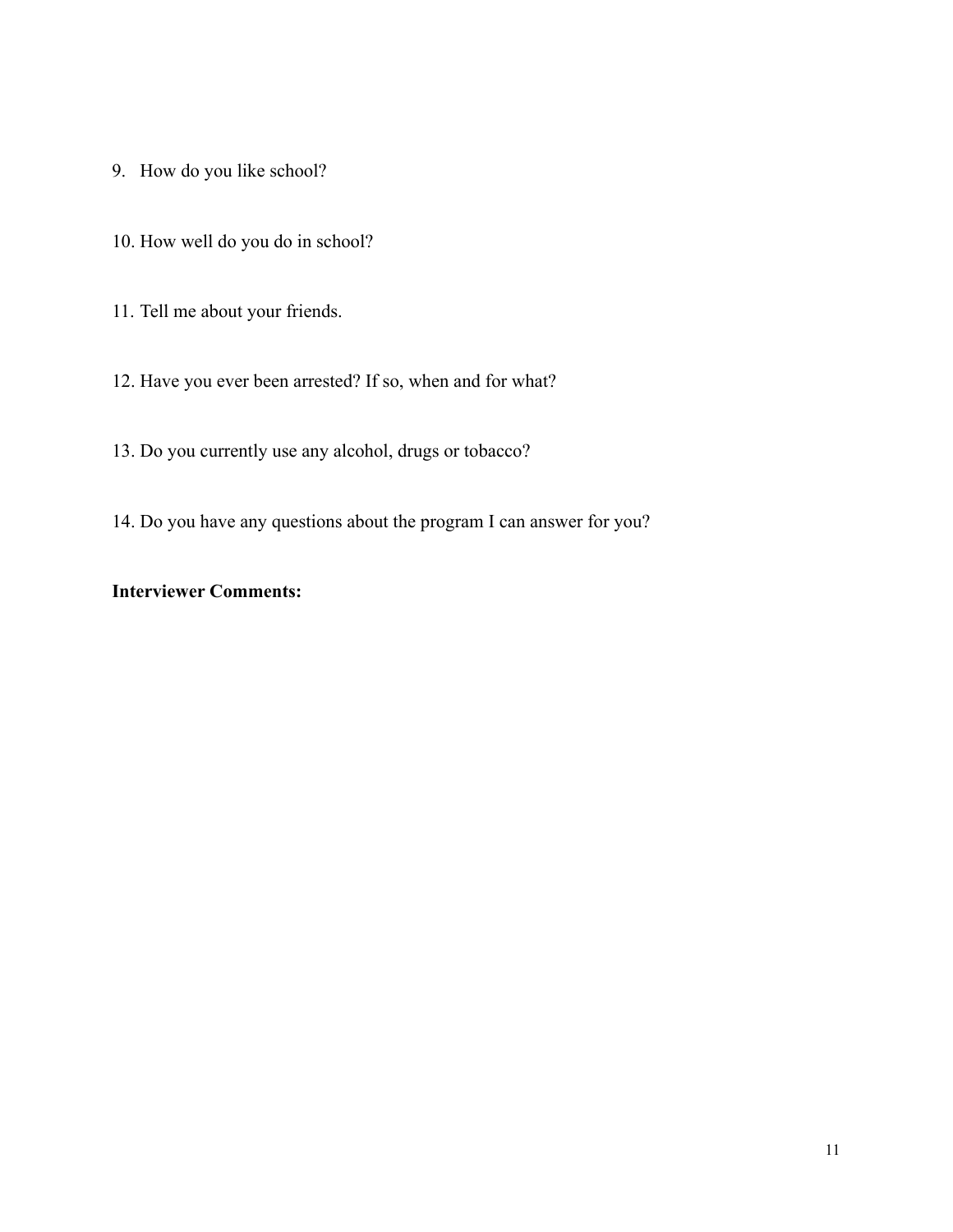### **No Guns Just Gloves Program**

32 Hwy 35, Neptune, NJ 07753 732-774-1363 \* 732-895-9422

Ringside Rescue – Advocates for At Risk Youth No Guns Just Gloves Mentoring Program

Victor A. Lashley, Founder Stephanie, Program Manager

# REQUEST FOR SCHOOL RECORDS FOR

# NO GUNS JUST GLOVES MENTORING PROGRAM PARTICIPANTS

As you probably, know, your child is enrolled in the No Guns Just Gloves Mentoring Program at ICAT Academy of Boxing, Fitness & Martial Arts. NGJG/Ringside Rescue/Southpaw Gym collects information about participants in order to find out if the program is making a positive difference for your child. Although you have already signed a NGJG/Ringside Rescue/Southpaw Gym permission form for your child to participate in the program and to complete the program survey, we would also like to see if the program is helping your child to do better in school. In order to do this, we are requesting your permission to obtain your child's report card grades and information about absences. All information we collect will be strictly confidential. We will only us summaries of this information all students in the program, but never about any individual student. Please call Stephanie Brunson Lashley, Program Manager, at NGJG/Ringside Rescue/Southpaw Gym (732-895-9422) if you have any questions. Thank you so much for your support.

| STUDENT:          |  |  |
|-------------------|--|--|
| <b>GRADE:</b>     |  |  |
| <b>BIRTHDATE:</b> |  |  |

I hereby authorize **School** to release the following records of the student named above to the **NGJG/Ringside Rescue/Southpaw Gym** for the purpose of evaluating the effectiveness of the NGJG/Ringside Rescue/Southpaw Gym Mentoring Program.

- 1. REPORT CARDS FOR THE SCHOOL YEAR (grades in major academic subjects)
- 2. ATTENDANCE INFORMATION (if not already on Report Card)

 $\mathcal{L}_\text{max} = \frac{1}{2} \sum_{i=1}^n \mathcal{L}_\text{max}(\mathbf{z}_i - \mathbf{z}_i)$ (Signature of Parent/Guardian) (Date)

**Thank you for supporting the No Guns Just Gloves Mentoring Program**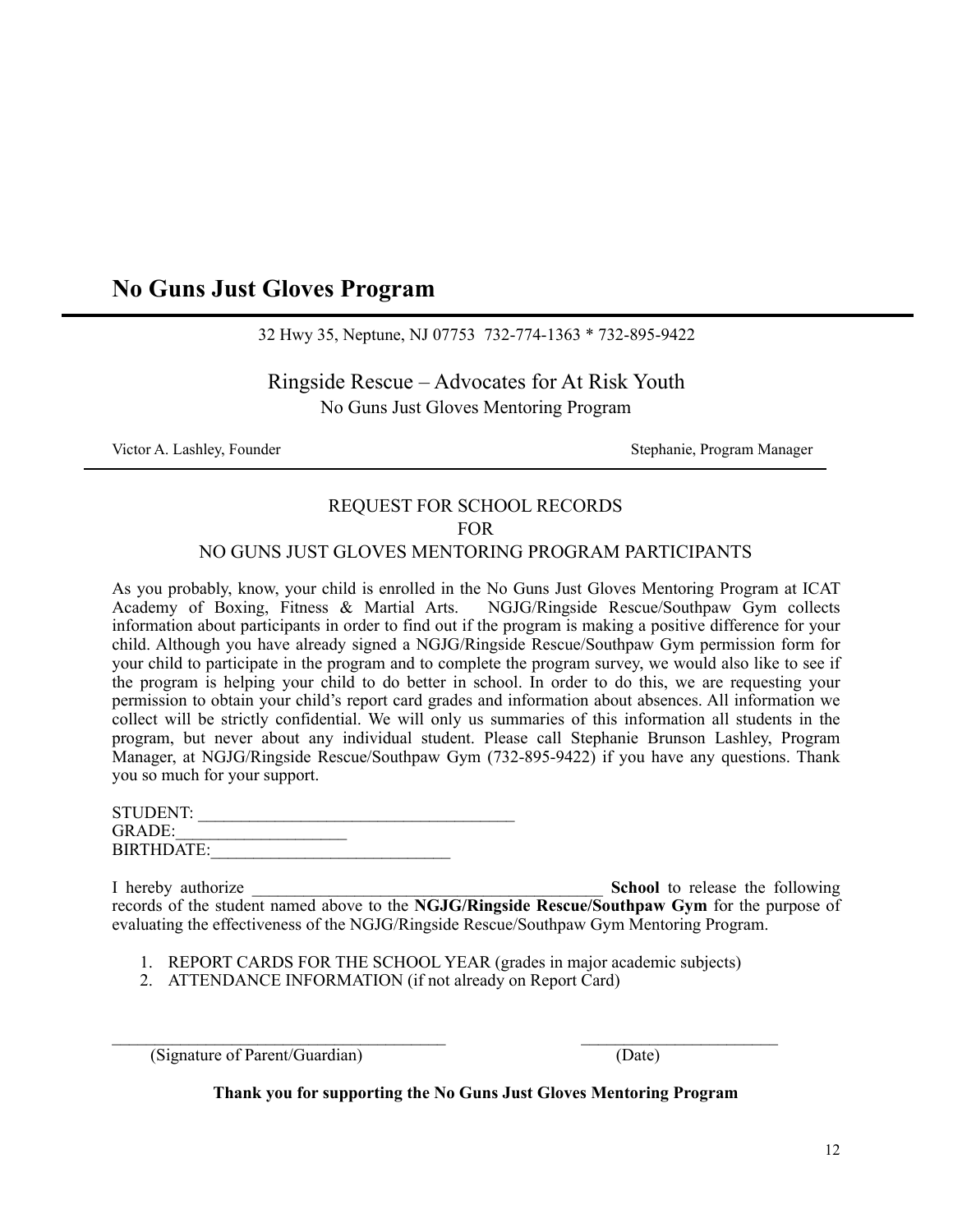#### PLEASE RETURN TO:

Please return to: By Mail – Ringside Rescue – 94 s. Main Street, Ste 2, Ocean Grove, NJ 07756 In Person: Southpaw Gym – c/o Ringside Rescue , 32 Hwy 35, Neptune, NJ 07753

## **No Guns Just Gloves Mentoring Program**

32 Hwy 35, Neptune, NJ 07753, 732-774-1363 \* 732-895-9422

#### **Youth Letter/Essay**

Please tell us in your own words why you think you should be in this program.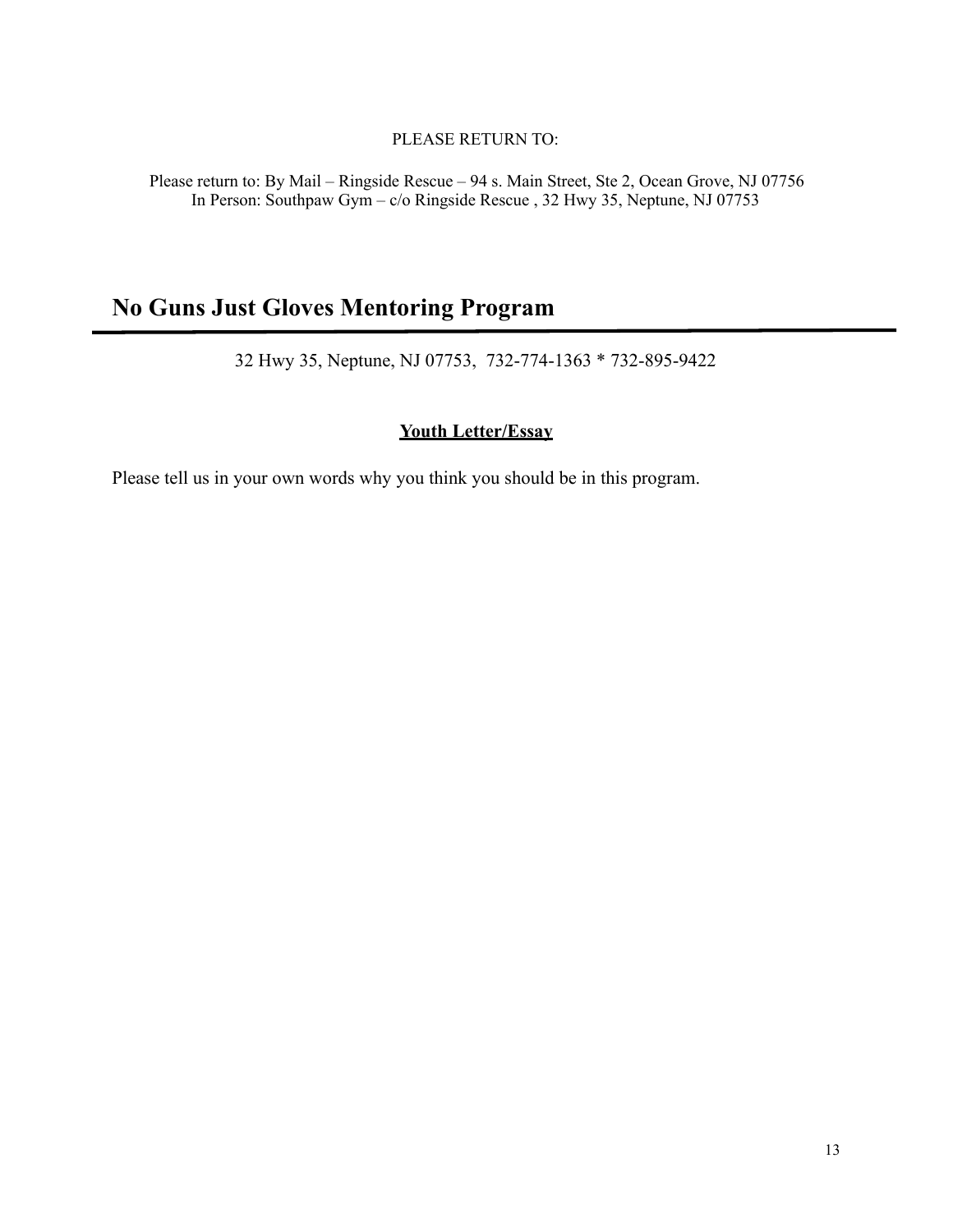# **No Guns Just Gloves Mentoring Program**

32 Hwy 35, Neptune, NJ 07753, 732-774-1363 \* 732-895-9422

### **Adult Referral Letter**

Please tell us in your own words why you think this child you should be in this program.